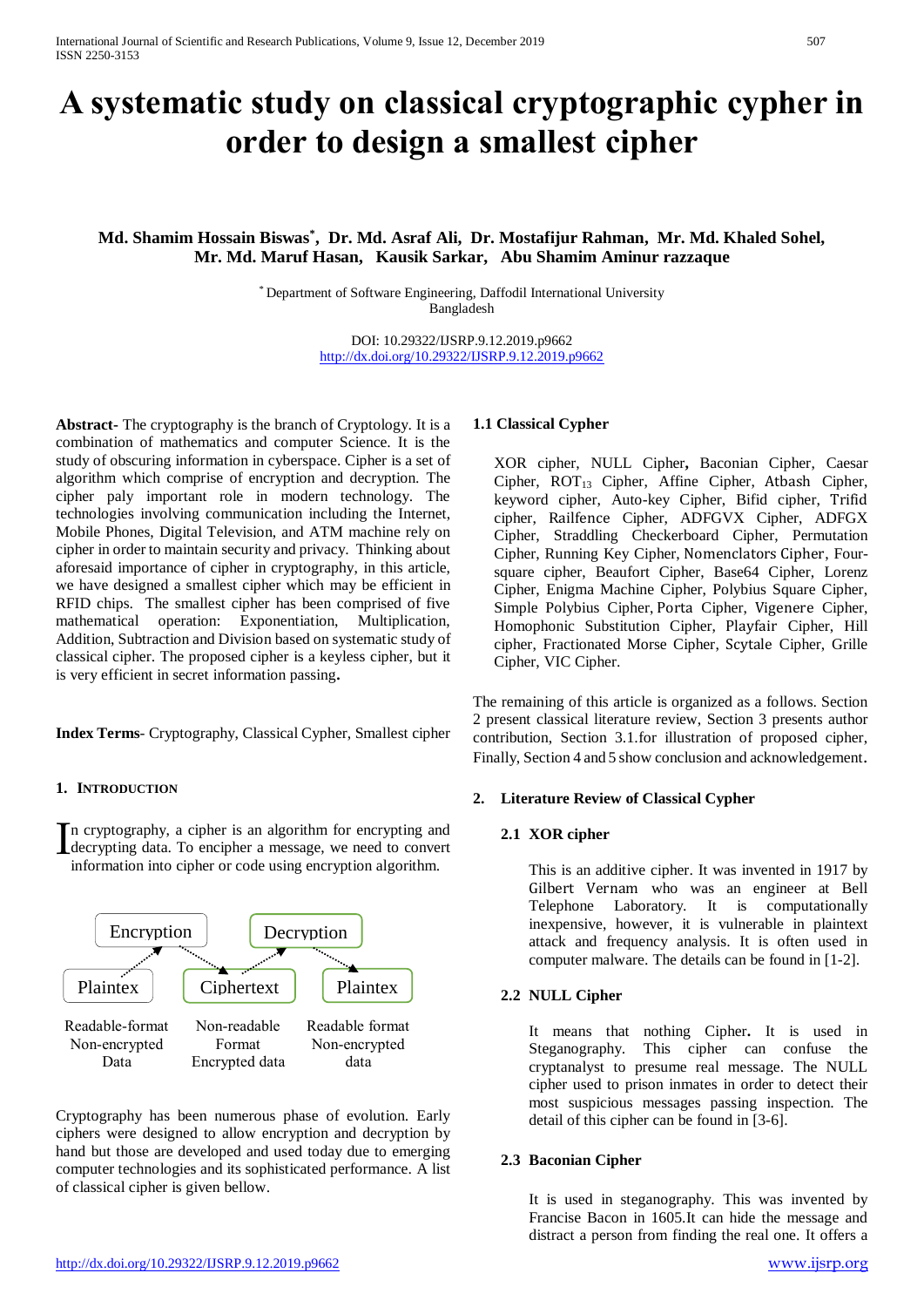International Journal of Scientific and Research Publications, Volume 9, Issue 12, December 2019 508 ISSN 2250-3153

very little security. The details of the Baconian Cipher can be found in [7-8].

#### **2.4 Caesar Cipher**

It is one of the earliest cipher in cryptography. It is a substitution cipher. It was invented by Julius Caesar. The encryption is done by modular arithmetic using modulus 26. It first transform the letters into decimal number then apply modulus 26. It does not provide security. It has not any application in modern technology. The details about this cipher can be found in [9-10].

#### **2.5 ROT<sup>13</sup> Cipher**

It is a substitution cipher. The letter are replaced after  $13<sup>th</sup>$ rotating. The  $ROT_{13}$  Cipher is variant of Caesar cipher which was developed in Rome. In Mathematics, this is sometimes called an involution. In cryptography, it is called a reciprocal cipher.

## $ROT<sub>13</sub>$



Its strength is limited. It does not offer any security. It is used in puzzle solution. The details about this cipher can be found in [11-13].

#### **2.6 Affine Cipher**

It is a mono-alphabetic substitution cipher where each letter is mapped to its numeric number. It uses simple mathematical method for doing both encryption and decryption. It is better than Caesar cipher. It is vulnerable to all of the attacks that work against substitution ciphers. The details about this cipher can be found in [13-14].

#### **2.7 Cipher**

It is a substitution cipher. It has specific key where the letters of alphabet are reversed. It does not provide security and that is why it is vulnerable. The details about this cipher can be found in [14].

## **2.8 keyword cipher**

It is a mono alphabetic substitution cipher. It can be cracked by some educated guessing. It is used in cryptographic practice. The details about this cipher can be found in [14].

# **2.9 Auto-key Cipher**

It is a polyalphabetic substitution cipher. It is closely related to the Vigenere cipher, although, it uses a different method to generate the key. It was invented by Blaise de Vigenere in 1586. The key of this cipher can be attacked by using a dictionary attack. It is used by American

Cryptogram Association. This is more secure than polyalphabetic. The details about this cipher can be found in [14].

#### **2.10 Bifid cipher**

It combines the Polybius Square with transposition cipher and uses fractionation to achieve diffusion. It was invented by Felix Delastelle. It is strong cipher, however, it can be quickly broken using a simulated annealing algorithm for finding the key square. It was not used by a military or government organization. The details about this cipher can be found in [14].

#### **2.11 cipher**

This is a combination of substitution with transposition and fractionation. It was invented by Felix Delastelle. It is vulnerable as keysquare can be revived by cryptanalyst. The details about this cipher can be found in [14].

#### **2.12 R Cipher**

This is a transposition cipher. It does not offer communication security. It is used to cryptographic hobby group. The details about this cipher can be found in [14].

#### **2.13 ADFGVX Cipher**

It was invented by Colonel Fritz Nebel in 1918. It was a field cipher used by the German Army during World War I. It was a fractionating transposition cipher which combined a modified Polybius square with a single columnar transposition. The fractionating nature of this cipher makes further difficulties. The details about this cipher can be found in [14].

## **2.14 ADFGX Cipher**

This is an extension of ADFGVX Cipher. The key for ADFGX cipher is a keysquare and a keyword. It is just a simple substitution cipher and trivial to break. It is used in cryptographic hobby group. The details about this cipher can be found in [14].

#### **2.15 Straddling Checkerboard Cipher**

It is one kind device for converting an alphabet to nonsense manner. It is a substitution cipher. This cipher is vulnerable due to having advancement of Computer. The first step to breaking this cipher is to identify the blank positions in the key. This can often be done with frequency information analysis techniques. It has modern uses such as CodinGame. The details about this cipher can be found in [14].

#### **2.16 Permutation Cipher**

It comprises of transposition and substitution cipher. This is known as a regular columnar transposition. The message is deciphered by applying the inverse of the permutation. It is being widely used in modern cryptography. The details about this cipher can be found in [14].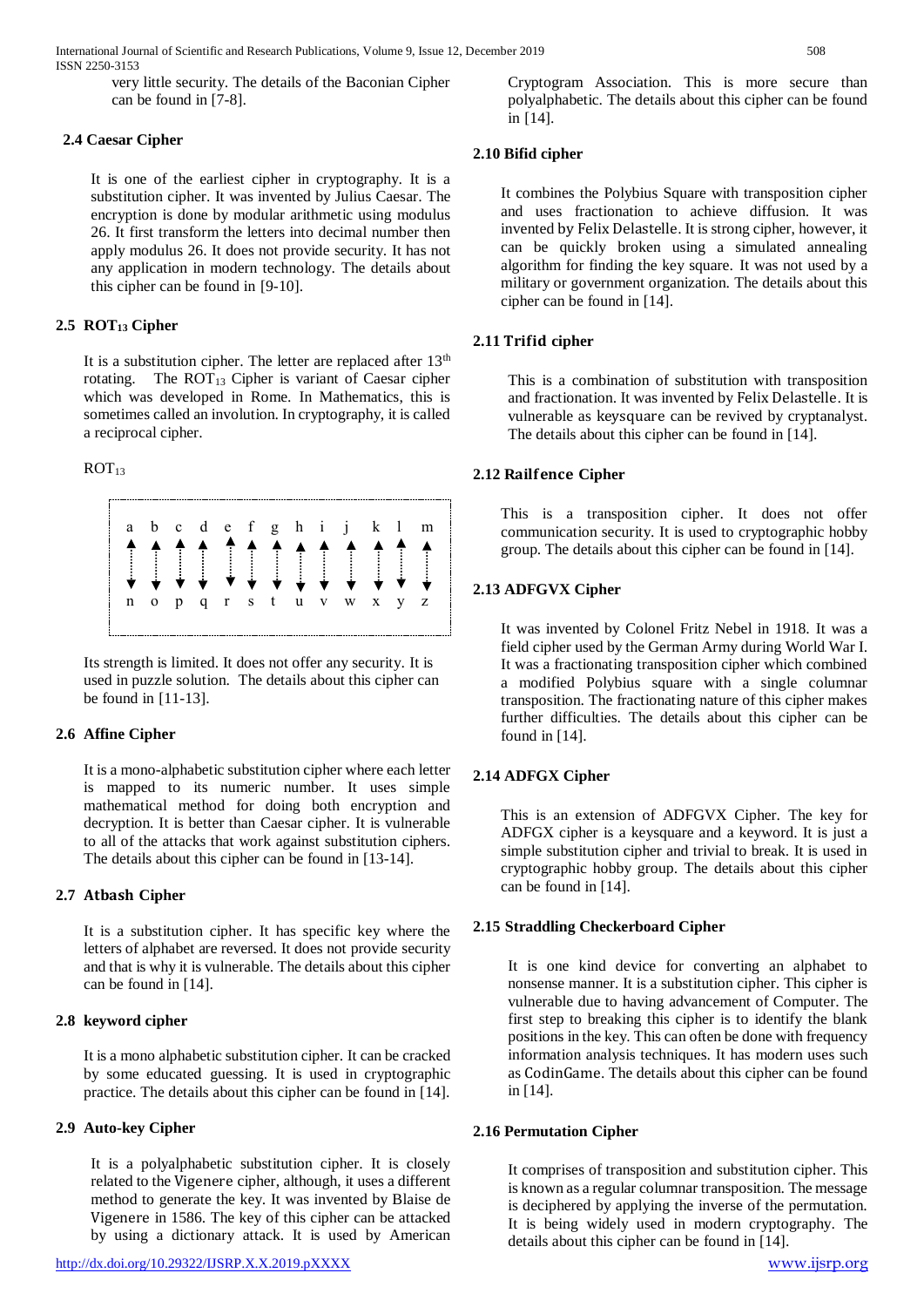# **2.17 Running Key Cipher**

It is a type of polyalphabetic substitution cipher in which a text is used to provide a very long keystream. It does not repeat the key. A statistical patterns in both the key and the plaintext that can be exploited. It is used in cryptographic practices. The details about this cipher can be found in [14].

## **2.18**

It uses the elements of substitution ciphers and codes. This is combined with large homophonic substitution tables. The symbols for whole words is called codewords and letters were not distinguished among ciphertext. It used for diplomatic correspondence, espionage and advanced political conspiracy from the early fifteenth century to the late eighteenth century. It is vulnerable. The details about this cipher can be found in [14].

#### **2.19 Four-square cipher**

It is like a Playfair cipher. It is significantly stronger than substitution ciphers. It was invented by Felix Delastelle. It can be easily cracked if both plaintext and ciphertext are known. The details about this cipher can be found in [14].

## **2.20 Beaufort Cipher**

It was created by Sir Francis Beaufort. It was a polyalphabetic substitution cipher. It uses a keyword and tableau recta to encipher the plaintext. It is breakable due cryptanalysts to having expertise knowledge in cryptography. It is used in academic cryptographic practice. The details about this cipher can be found in [14].

# **2.21 Base64 Cipher**

It was originally used to encode binary information like images into a character string consisting of printable characters so it could be sent over the protocols like http. This is a keyless cipher. It provides weak security**.** It is used in a number of applications including email and storing complex data in XML. The details about this cipher can be found in [14].

#### **2.22 Lorenz Cipher**

It was a high security teleprinter cipher machine for communication by radio in complete secrecy. The security of this machine was not so great. It was used during World War II by the German Army for communication. The details about this cipher can be found in [14].

#### **2.23 Enigma Machine Cipher**

This device developed and used in the early mid-20th century to protect commercial, diplomatic and military communication. It uses a form of substitution ciphers. It was used by German military during World War II. The details about this cipher can be found in [14].

It is a substitution cipher. The encryption and decryption involved in Polybius square cypher. It offers very little communication security and can be easily broken by hand. The details about this cipher can be found in [14].

#### **2.25 Simple Polybius Cipher**

It uses the ASCII table to encrypt and decrypt**.** Each character convert to ASCII code once upon a time and again converts ASCII to Characters. It is very weak. The details about this cipher can be found in [14].

# **2.26 Cipher**

This is a polyalphabetic substitution cipher. It was invented by Giovanni Battista della Porta. It uses 13 alphabets reciprocally and its enciphering is the same as deciphering. It is strong enough. The Porta cipher can be broken the same way as a Vigenere Cipher. It is recognized by ACA**.** The details about this cipher can be found in [14].

# **2.27 Cipher**

This is a polyalphabetic substitution cipher. It uses a keyword. It is little bit strong than mono-alphabetic substitution cypher. It can be cracked by the Chi-sq statistic test. It is used in cryptographic hobby group. The details about this cipher can be found in [14-17]**.**

#### **2.28 Homophonic Substitution Cipher**

This is a substitution cipher. It is much more difficult to break than standard substitution ciphers. It is difficult to break if the number of homophones is higher than as usual. The usual method for cracking is Hill Climbing, It is used in cryptographic exercise. The details about this cipher can be found in [14, 18].

## **2.29 Cipher**

It was the first practical digraph substitution cipher. It was invented in 1854 by Charles Wheatstone, but it was named after Lord Playfair who promoted the use of the cipher. It has an interesting weakness which is repeated bigrams in the plaintext. It used to tactical purposes by British forces in the Second Boer War and in World War I. The details about this cipher can be found in [14, 19-21].

#### **2.30 Hill cipher**

It is a poly-graphic substitution cipher based on linear algebra. It was invented by Lester S. Hill in 1929. It was the first poly-graphic cipher. It has several advantages such as masquerading letter frequencies of the plaintext and high throughput. Noninvertible key matrix is the main disadvantage of this cypher. It is no longer used due to the vulnerability against known plaintext-ciphertext attack. It is still useful when combined with other non-linear operations, such as S-boxes. The details about this cipher can be found in [14, 22-23].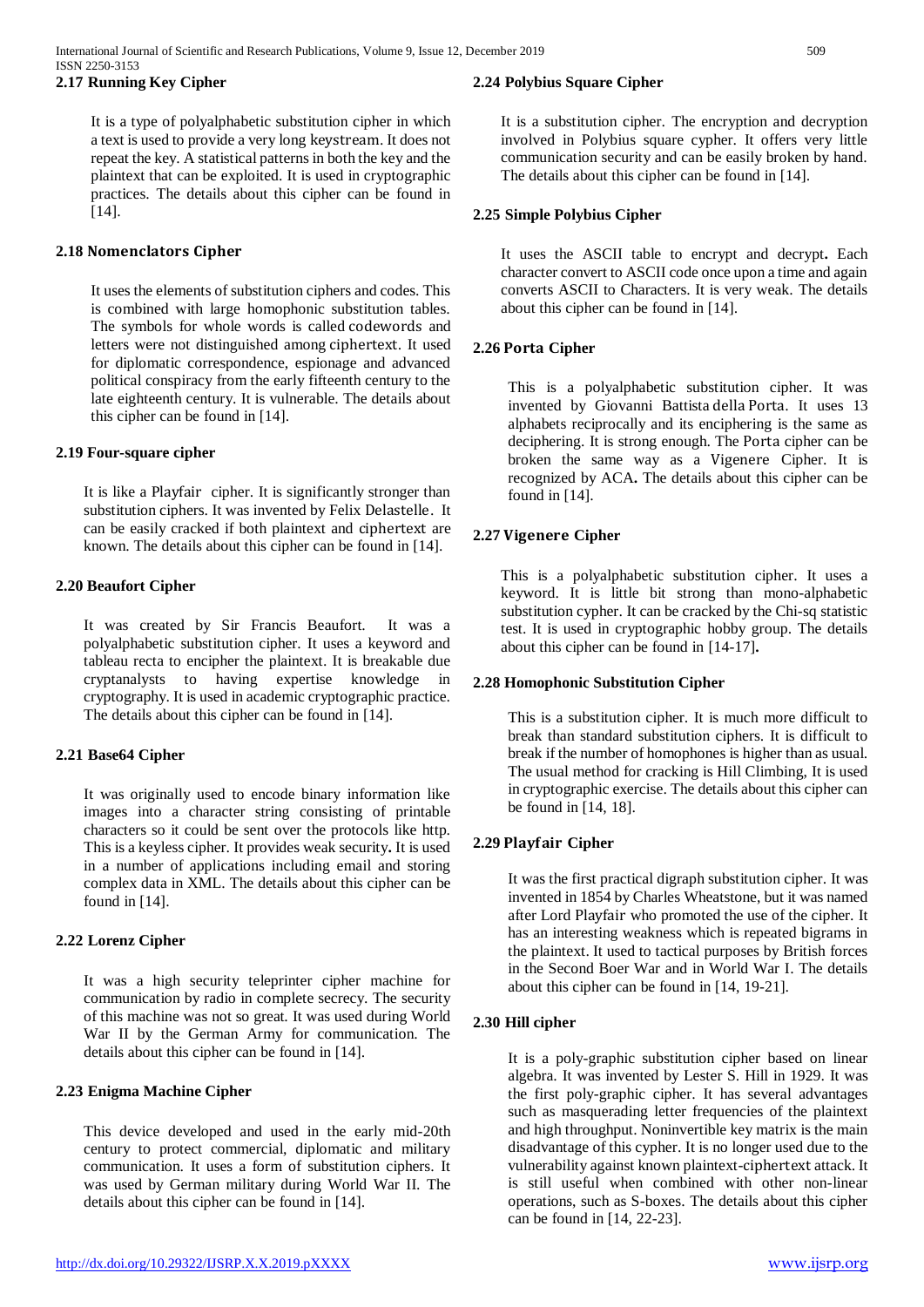#### **2.31 Fractionated Morse Cipher**

It requires convert the plaintext to morse code. It means that plaintext letters are mixed into the ciphertext letters. One of the benefits of the Fractioned Morse cipher is that it can encipher spaces and punctuation just as easily as letters. The trick to breaking Fractionated Morse is that finding the key. It is used by cryptographic hobby group. The details about this cipher can be found in [14, 24].

#### **2.32 Cipher**

It is the oldest ciphering method. It was difficult for spies to inject false messages into the communication between two commanders because scytale should have same diameter. It could not be easily broken. It used to communicate during military campaigns. The details about this cipher can be found in [14, 24-25].

#### **2.33 Grille Cipher**

It was invented by Cardan Grille as a method of secret writing in 1550. The recipient of the message must have possessed an identical grille. The following grid was used to encrypt and decrypt message.



This was an efficient techniques. The method was slow and requires literary skill. Cardan Grille used in both private and diplomatic correspondence. The details about this cipher can be found in [14, 26].

#### **2.34 VIC Cipher**

This is a substitution cipher. It is used in several impotant field of ciphers. It was used by Russian spies during the cold war. It is a combination of several things such as Straddlingcheckboard, Double columnar transposition, Lagged Fibonacci generators. The same straddling checkerboard used to encryption and decryption. It managed to remain unbroken. It is well designed and provides quite good security. The details about this cipher can be found in [14, 27].

#### **3 Author Contribution**

Presumably let an entity A wants communicate information to other entity B. Entities A and B both should have some confidentiality. The both entities A and B should have same functionalities. An entity A hide the message by solving the equation which consists of Exponentiation, Multiplication, Addition, Subtraction and Division operations. The other entity B opens the message by simply solving an equation which comprises of just two mathematical operations: Division and subtraction.

Decipher method: 
$$
D = \frac{C}{4} - 1
$$

This is keyless cipher which has been implemented intentionally because of this research is to create a smallest cipher which facilitates the user to add their respective secret key in order to hide message from adversary.

#### **3.1 Discussion of proposed Smallest Cipher**

Assuming that Alice wants to send a secret information A=65 (ASCII value) to Bob, first she encrypts the message as follows.

 $C = \frac{\{(2^3 \times 65) + (2^3 - 1) + 1\}}{2}$  $\frac{(2-2)^{1/2}}{2}$  = 264 and then sends it to Bob. Receiver Bob decrypts the code by solving following equation:

 $D = \frac{264}{4}$  $\frac{64}{4} - 1 = 65 = A$  (The message is successfully retrieved by the recipient).

# **4 Conclusion**

The proposed smallest cipher method is efficient for message encryption and decryption. The proposed cryptoenabled techniques ensure no security because it is a key less cipher. We have created this cipher just doing mathematical problem solving skills. It represents a concrete ciphertext. We would like to keep a clue that is key-addition with the proposed cipher for future cryptographic researchers.

#### **5 Acknowledgment.**

We are very grateful by designing and publishing a smallest cipher. We want to thanks all of the members who are continue supporting the Daffodil International University.

#### **Reference**

- **[1]** Richter, Wilfgang, Unbreakable cryptography in 5 minutes, 2012. In: ACM magagines for student.
- **[2]** Professor Tutte Leture notes: additive cipher in 1998 In: University of waterloo.
- **[3]** Federal Bureau of Investigation," Breaking code to stop crime part 1" in 2011( Retrived pdf:30.09.2018)
- **[4]** Mark Adabi, "An atlanta jail intercepted a letter from an inmate whose poses a secret code to orchestrate a murder", in 2018, from Business insider.
- **[5]** Gains, Helen F. "A study of Ciphers and Their Solution",2014, ISBN: 9780486800592, Courier Corporation .pp (4,5)
- **[6]** Gordon, Adam, "Official Guide for Certified Information Systems Security Professionals" Auerbach Publication, 4<sup>th</sup> edition, 2015.
- **[7]** Dupuy, Jr., Paul J. "The Advancement of Learning", 2017,